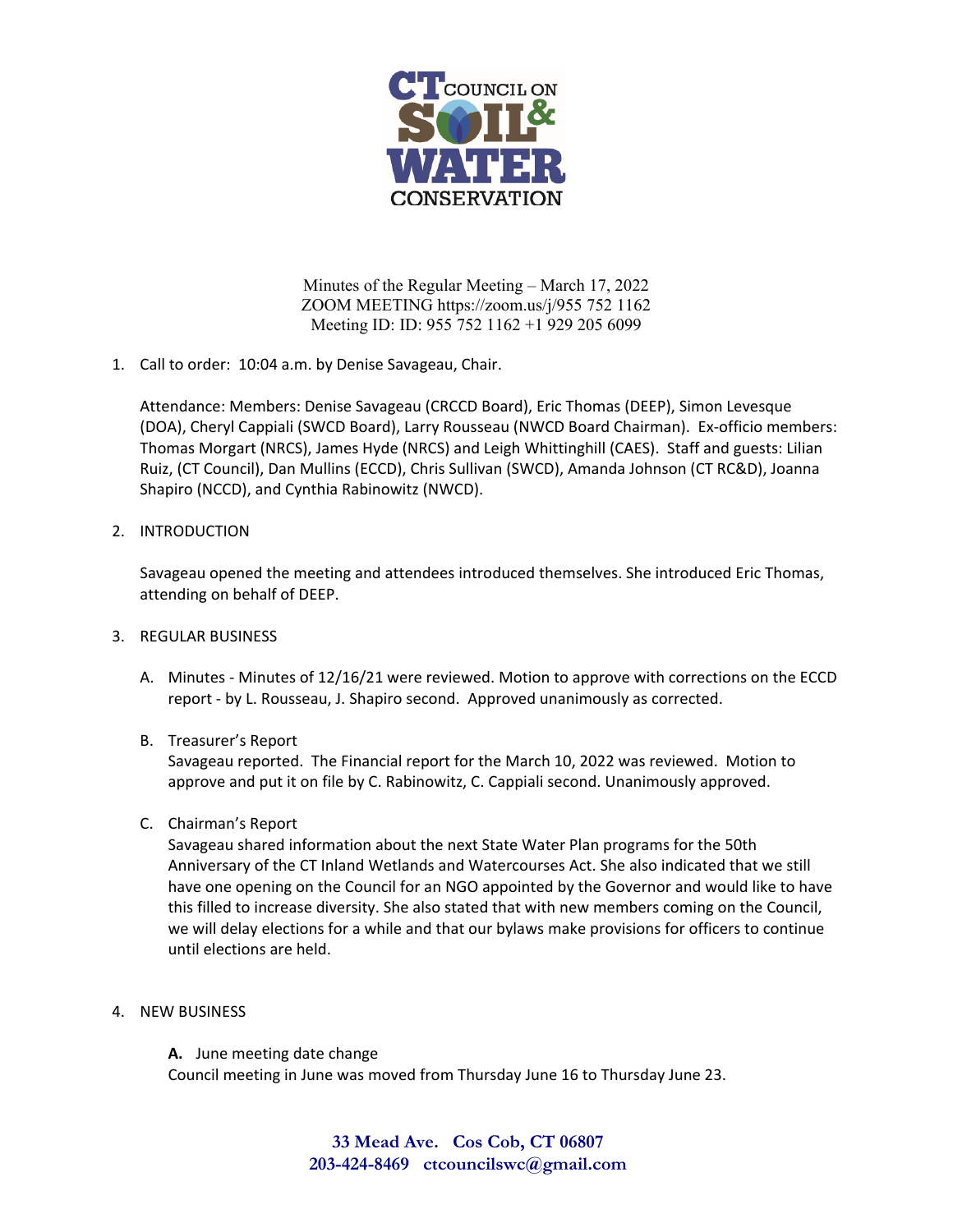#### **B.** Council Operations Plan

Savageau asked everyone to review the Operations Plan and indicated that we would be updating for review and adoption at the June meeting. Any comments on suggestions on the OP should be provided to us to help with the update.

### **C.** New Grant Opportunities

i. LISFF

The National Fish and Wildlife Foundation (WFNF) has partnered with the LISS and EPA and has hired Throwe Environmental manage the application process. Projects must be on nitrogen prevention or reduction planning/design and implementation (LIS watershed), and also for resilience, water quality, education, and fish passage projects in the CT and NY portions of the watershed. A workshop was held with the districts to discuss opportunities. Deadline for applications is May 19, 2022.

i. CIG

T. Morgart described the grant as Federal Assistance in exploring innovative conservation practices and technologies. As an example, they were looking at a technology for precision application of Nitrogen, which may result in up to 50% reduction in the application of N on corn, the largest crop in the state, with great impact in nutrient runoffs and water quality.

ii. Other

T. Morgart had previously shared information on NIFA grant unds, and d3escribed the opportunity for districts and other entities to apply for funds to work on outreach to increase the participation in USDA programs in the state, with no match requirement.

### 5. OLD BUSINESS

**A.** Subaqueous Soil Survey Funding Request

Council has requested \$10.5 MM over 5 years in direct funding for completion of the Coastal Zone Soil Survey in Long Island Sound. Congress passed Appropriations Committee bill awarding 5MM of the 10 requested. Mapping of sub‐aqueous soils allows for determining areas for mitigation of climate change impacts on the coastal zone, and provides for great opportunities to rehabilitate wildlife habitats, such as the restoration of shellfish beds. The survey will also guide the work on tidal marshes as well.

**B.** 2022 Legislative Session

Ruiz testified on behalf of the Council in support of SB 243‐ And Act to Promote Climate Smart Agriculture. If approved, the bill will reform the Farmland Restoration Grants allowing the Districts to contract with the DOA to deploy dollars for soil health. SB 30, if approved, will bring funding to what's proposed on SB 243. Sullivan asked for support for HB 5283, which proposes to fund magnet schools (agriscience, for example) to attract more out of the district students.

- **C.** Solar Siting on Working and Natural Lands Savageau and Thomas reported. The STEPS program has not been updated on the website and there are no new developments.
- **D.** Soil Health Committee

**33 Mead Ave. Cos Cob, CT 06807 203-424-8469 ctcouncilswc@gmail.com**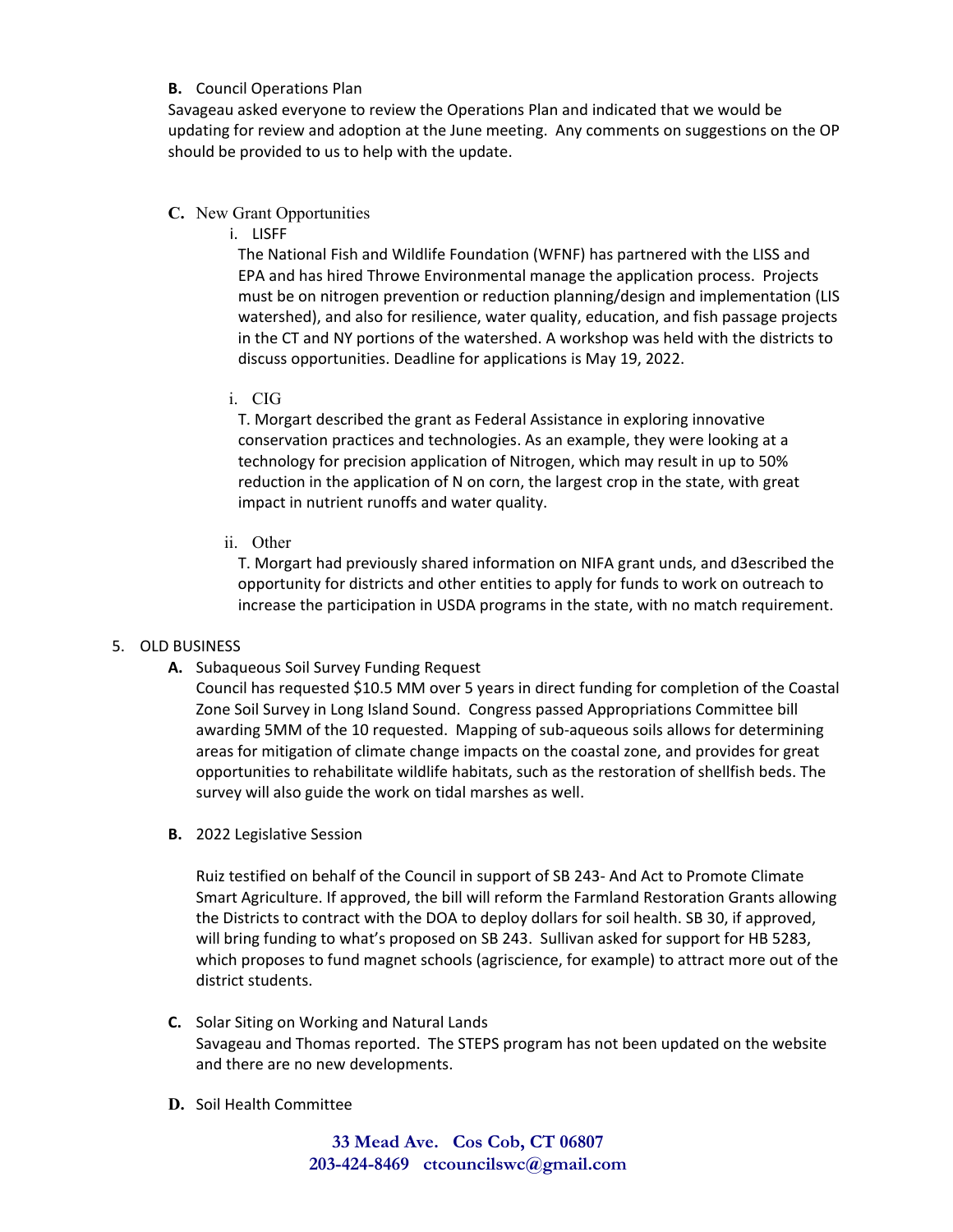Ruiz reported. Soil Health survey for service providers is still open, some results already in. MA is about to approve a SH Action Plan, which can help guide the work in CT. Rabinowitz reported on the plans to use data from the survey to guide the work on fact sheets for all landscapes. Denise remarked that Amanda Johnson developed the survey and is collecting the data, which will hopefully form a basis for the plan.

**E.** ENVIROTHON

CT Envirothon is going in person with our competition on May 19th at the Tolland Ag Center in Vernon. We were expecting 25 to 30 teams of high school students to attend and were looking for volunteers to help with the event.

**F.** Update of the E&S Control Guidelines Savageau reported. Draft shared with working groups. Still looking at some of the concepts.

### **G.** Grant Updates

a. LISW‐RCPP Progress Update

Ruiz reported that the grant is at the NRCS' NHQ to be closed. Denise thanked Lilian for her work on the grant.

### b. Source Water Protection Cooperative Agreement

Ruiz reported. Meetings with UCONN CLEAR and EPA to work on the model that determines ranking of each parcel for source water protection. Dan Mullins reported on the ECCD portion of the grant. Series of workshops on soil health was really well attended and should continue. Chris Sullivan reported on the Farm River project, which has been finalized, and is moving on to implementation. They received funding for conceptual design of a greenway trail along the Farm River in New Heaven, and are submitting a 319 proposal for one of the projects that came up from the plan.

### c. NACD Technical Assistance Grant

Ruiz reported. Districts will be applying for the 2022 TA grant. All districts expressing that the grant has generated great conservation work, and that the continuation of funds is important.

# d. LISS Watershed Operations Grant – Council/DEEP submitted

Savageau reported that we are being funded \$100k for DEEP, The Council and the Audubon CT to develop a Watershed Operations PL‐566 to protect shellfish beds in the LIS, by looking into the water quality of the stormwater coming into the sound to understand how stormwater affects them. Council signed the contract with DEEP and we are waiting on the final sign off. Upcoming meeting to discuss how to move forward on this with the NRCS. Denise remarked that there will be more funding coming in for watershed operations for upstream and downstream projects.

e. LISFF Grant – district awarded

C. Sullivan reported. LISFF grant were still waiting to hear from NFWF after responses to follow up questions on the award by SWCD.

### 6. AGENCY REPORTS

A. DEEP: Ertic Thomas reported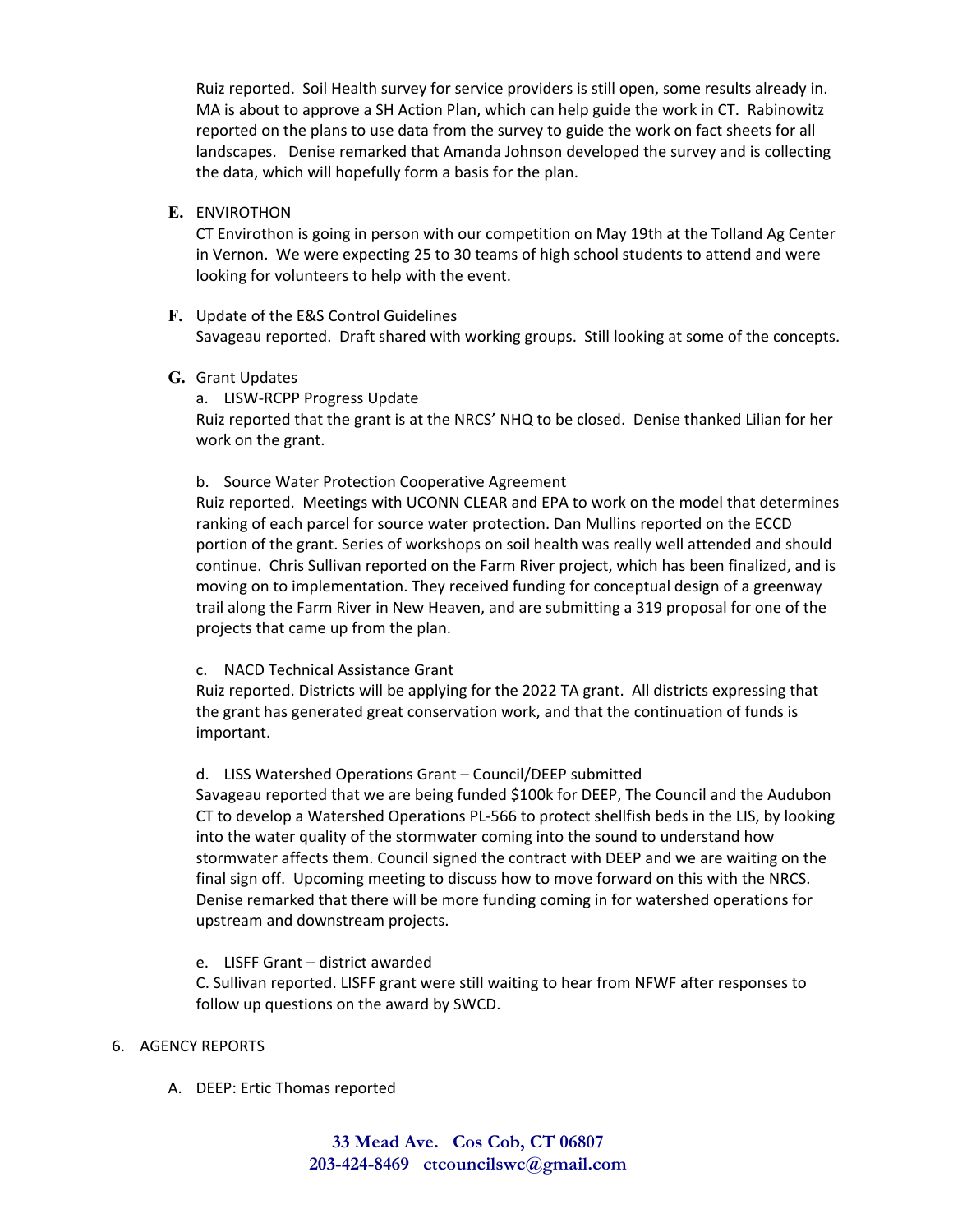- i. EPA has approved the new statewide TMDL for Lake Nutrients. This includes the Bantam Lake TMDL and also a Watershed‐Based Plan. All of these documents are on the DEEP website ( link).
- ii. CWA Section 319 Nonpoint Source Management grants DEEP completed FY22 RFP, and submitted applications are under review towards a statewide grant application to EPA; awards could be announced this summer with contracting available after October 1st.
- iii. Integrated Water Quality Assessment Report DEEP Water staff working on biennial 2022 draft, anticipating public comment period in the Spring. A reminder to Council members to sign up for the DEEP Water Quality Planning listserv with occasional messages including announcement of IWQR, etc.; Water Quality Planning ListServ (ct.gov)
- iv. LISS project: DEEP is revising both the Erosion & Sediment Control and the Stormwater Quality Manuals; drafts were shared with the Work Group, and DEEP is still reviewing comments for both.
- v. I did not mention this, but DEEP has posted notice of the draft General Permit for CAFOs is posted. Written comments can be submitted ASAP, I think by March 21st. General Permit for Concentrated Animal Feeding Operations (ct.gov).
- B. NRCS: Tom Morgart reported
	- i. The USDA announced the availability of funding for Climate Smart Commodities. One billion dollars will be available. For more details, here is the link, https://www.nrcs.usda.gov/wps/portal/nrcs/detail/national/newsroom/releases/?c id=NRCSEPRD1898239
	- ii. NRCS is working towards obligating their initial allocation of EQIP, AMA, CSP, and ACEP. EQIP, AMA, and ACEP all have more applications that they can fund and they will be putting in a request for additional funding to cover some of the unfunded applications.
- C. CAES: Leigh Whittinghill reported.
	- i. Scientists from Forestry and Horticulture, Analytical Chemistry, and Environmental Science have meet with UConn research groups developing sensors and probes for in situ monitoring of soil quality and health. There is hope to develop some collaborations between CAES and the UConn group.
	- ii. She has been meeting with some Analytical Chemistry folks about a Bridgeport Brownfield redevelopment project in the hope of remediating soils and getting a sheep farming project going.
	- iii. Working with DoAg and others on the Urban Agriculture Webinar Series. The next couple are on grant writing. She shared the short form announcement. REGISTER by following this link! More information on the series can be found HERE as it develops.
	- iv. Citations for the nanoparticle research related to wetlands:
		- a. Qu, H., C. Ma, W. Xing, L. Xue, H. Liu, Jason C. White, G. Chen, and B. Xing. 2021. Effects of copper oxide nanoparticles on Salix growth, soil enzyme activity and microbial community composition in a wetland mesocosm.
		- b. Journal of Hazardous Materials, 127676.

There is quite a lot of other work on nanoparticles at the station, much of it is focused on plant systems.

v. Jumping Worm publication: https://portal.ct.gov https://portal.ct.gov/- /media/CAES/DOCUMENTS/Publications/Fact\_Sheets/Entomology/Jumping-wormsin-Connecticut.pdf

> **33 Mead Ave. Cos Cob, CT 06807 203-424-8469 ctcouncilswc@gmail.com**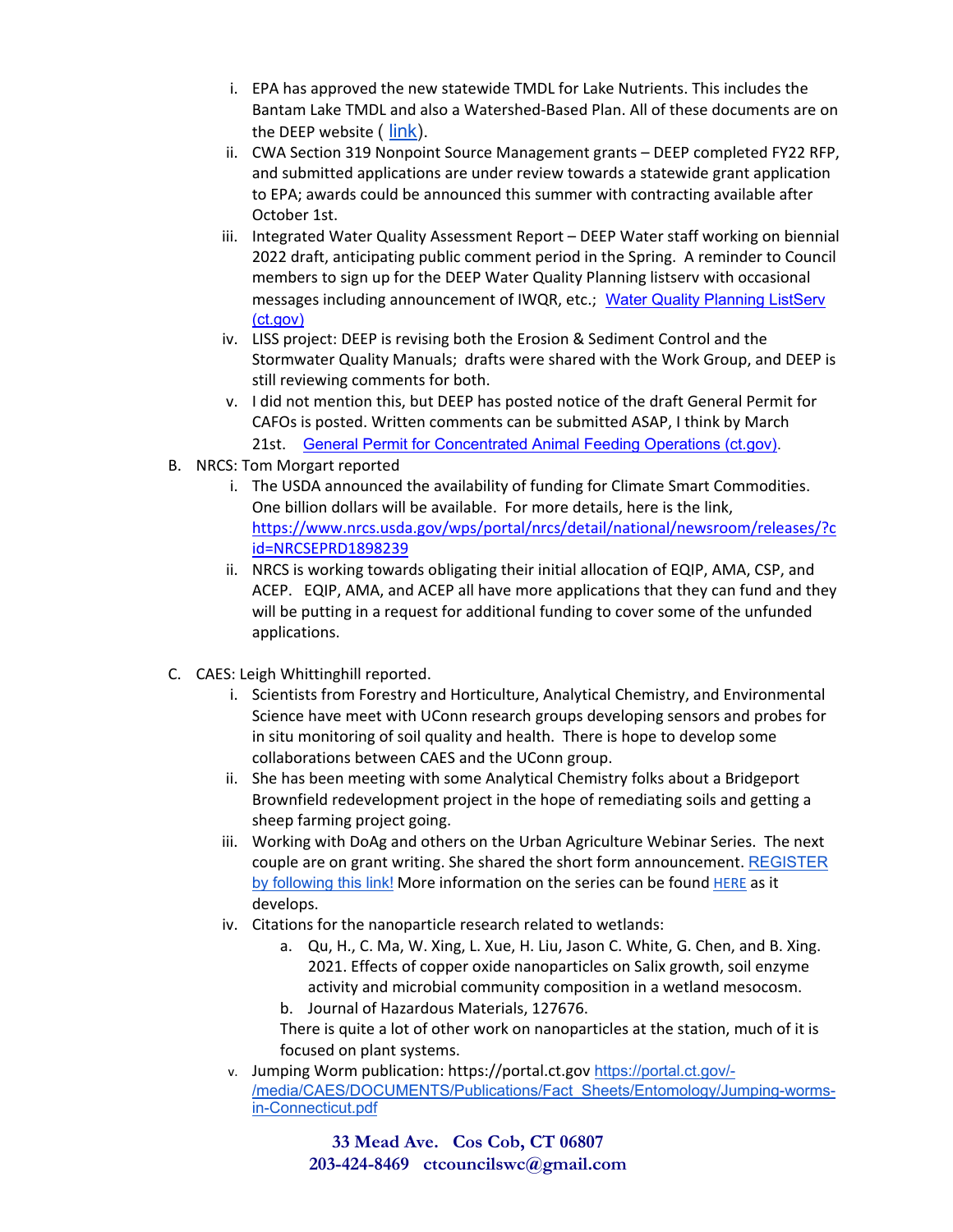- vi. The urban tree project for Dr. Susanna Keriö as PI is "Early Detection of Urban Maple Decline Syndrome Based on Non‐Structural Carbohydrate (NSC) Levels in Association with Site and Tree Growth Metrics in Urban Environments" it was funded for the Magnarelli Post‐Doctoral Fellowship Program. Co PIs are Dr. Nubia Zuverza‐Mena and Dr. Leigh Whittinghill
- vii. Will try and have more of an update for the Aquatic Invasives work for the next meeting.
- D. DoAg: Simon Levesque reported.
	- i. CT Dept of Ag Farmland Preservation has submitted 12 farms on 809 total acres of farmland for 2022 ACEP‐ALE funding from NRCS.
	- ii. Farmland Restoration Grant is now open to applicants on the CT DOAG grants website: please visit www.ctgrown.gov/grants for more information, including who can apply, how to apply, how projects are chosen and other frequently asked questions
- E. SWCD: Chris Sullivan reported. SWCD had finalized Farm River Greenway trail concept designs and did presentation to community. Mayor is investigating use of ARPA funds to start implementing the trail. Working in the Mill River watershed on the Urban Waters \$\$ from CT DEEP and have a Project WET training scheduled and are finalizing a QAPP to CT DEEP for review for Bacteria analysis lab. Also mentioned the NACD grant and that Melissa (SWCD staff) is a panelist for World Water Day event.
- F. ECCD: Dan Reported
	- i. Project Oceanology NOAA B‐WET Grant Partnership ECCD is collaborating with Project Oceanology to plan and install 6‐9 outdoor learning spaces over the next 3 years. Currently, we are working with Barrows STEM Academy in Windham to install raised bed gardens, a composting bin, a rain garden and educational signs.
	- ii. Green Schoolyards ‐ with funding from Community Foundation of Eastern CT, ECCD is installing two green schoolyards, one in Windham and the second in Putnam. The projects include stormwater treatment practices, pollinator habitat, gardens and development of interpretive signs.
	- iii. Little River Agricultural Waste Storage & Management Project in partnership with CT DEEP and NRCS, ECCD is installing a free‐stall barn with manure storage and management facilities. The project is nearly complete and the farmer has moved his cows into the barn (funded by CT DEEP through an EPA CWA §319 Grant and NRCS EQIP).
	- iv. CSWC Source Water Grant, Little River and Muddy Brook Water Quality Plan update – work continues to update the plan so the Little River watershed will be eligible under NRCS' National Water Quality Initiative (NRCS funding administered by CSWC).
	- v. Shewville Fishway Design SLR International has completed the design of the fishway, which will be located on Shewville Brook in Ledyard, CT. ECCD hopes to construct the fishway this summer, but a primary landowner who was providing an easement for the fishway passed away prior to executing the easement (funded by LISFF and an Electric Boat Mitigation Fund administered by CT DEEP).
- G. NCCD: Joanna Shapiro reported on the work they're doing.
- H. NWCD: Cynthia Rabinowitz reported.